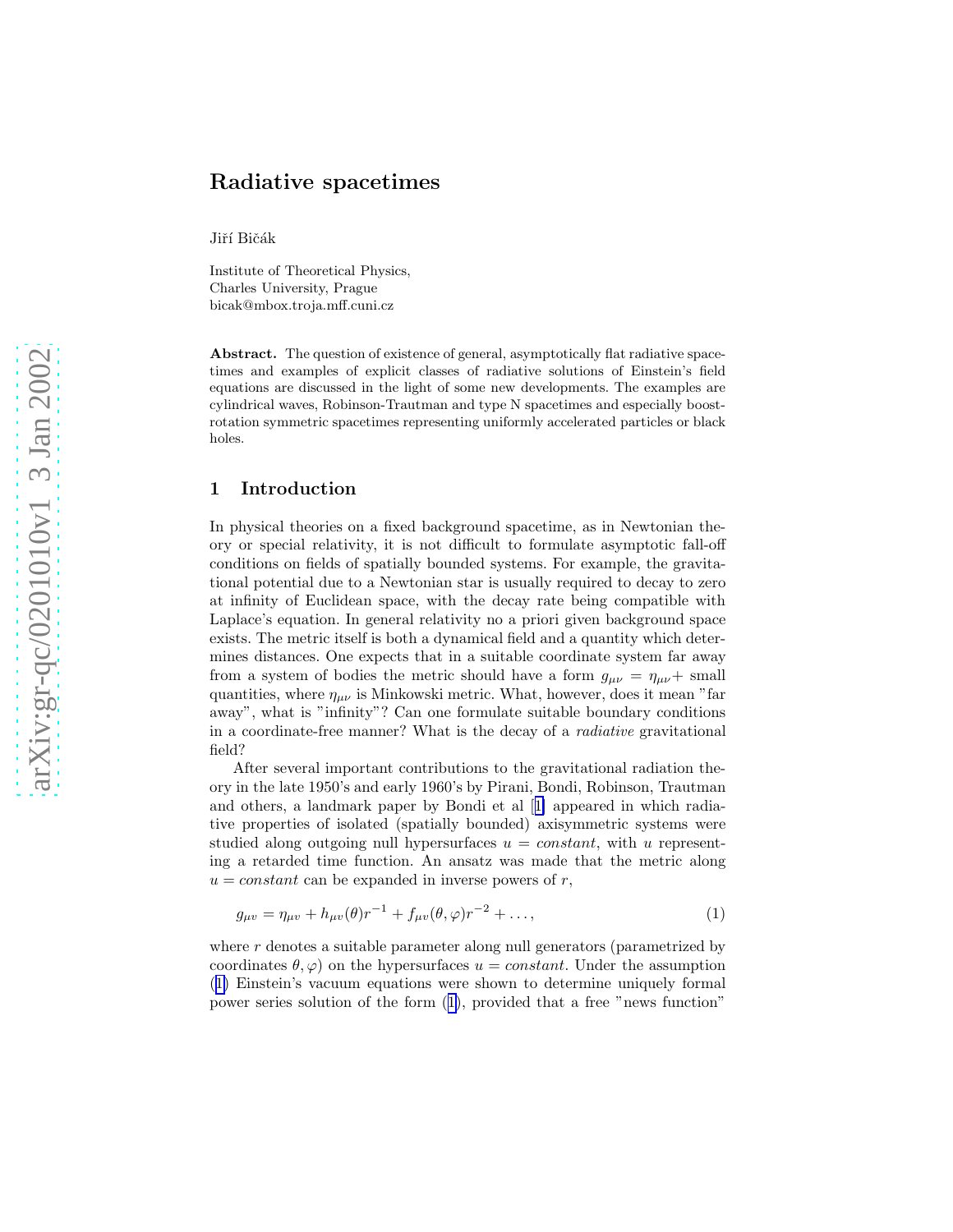$c(u, \theta)$  is specified. The news function contains all information about radiation at infinity (" $r = \infty$ "). It enters the fundamental "Bondi mass-loss formula" for the total mass  $M(u)$  of an isolated system at retarded time u. Field equations imply that  $M(u)$  is a monotonically decreasing function of u if  $\partial_u c \neq 0$ . A natural interpretation is that gravitational waves carry away positive energy from the system and thus decrease its mass. In the work of Bondi et al [\[1](#page-10-0)] as well as in the important generalizations by Sachs, Newman and Penrose, the decay of radiative fields was studied in preferred coordinate systems.

In 1963 Penrose [\[2](#page-11-0)] formulated a beautiful geometrical framework for description of the "radiation zone" in general relativity in terms of conformal infinity.

Penrose's definition of asymptotically flat radiative spacetimes avoids such problems as "distances" or "suitable coordinates", and incorporates a clear definition of what is infinity. It is inspired by the work on radiation theory mentioned above, and by the properties of conformal infinity in Minkowski spacetime. In contrast to an Euclidean space, in Minkowski spacetime one can go to infinity in various directions: moving along timelike geodesics we come to the future (or past) timelike infinity  $I^+$  (or  $I^-$ ); along null geodesics (cf. Eq. ([1\)](#page-0-0)) we reach the future (past) null infinity  $\mathcal{J}^+(\mathcal{J}^-)$ ; spacelike geodesics lead to spatial infinity  $i_0$ . Minkowski spacetime can be compactified and mapped into a finite region by an appropriate conformal transformation. Thus one obtains the well-known Penrose diagram in which the three types of infinities are mapped into the boundaries of the compactified spacetime - see Fig. 1.

It is generally accepted that Penrose's definition forms the only rigorous, geometrical basis for the discussion of gravitational radiation from isolated systems. It enables us to use techniques of local geometry "at infinity" and to define covariantly such fundamental quantities as the total (Bondi) mass of an isolated system.

### 2 Asymptotically flat radiative spacetimes: existence

Despite its rigour and elegance, Penrose's definition might turn to be of a limited importance if no interesting radiative spacetimes exist which satisfy the definition. In Section 5 we shall describe special exact radiative spacetimes which represent "uniformly accelerated" sources in general relativity and admit  $\mathcal J$  as required; however, at least four points on  $\mathcal J$  - those in which worldlines of the sources start and end - are singular. There are no other explicit exact radiative solutions describing finite sources available at present and this situation will probably not change soon. Nevertheless, thanks to the work of Friedrich[[3\]](#page-11-0) and Christodoulou and Klainerman[[4\]](#page-11-0) we know that globally non-singular (including all  $J$ ) asymptotically flat exact solutions of Einstein's equations really exist.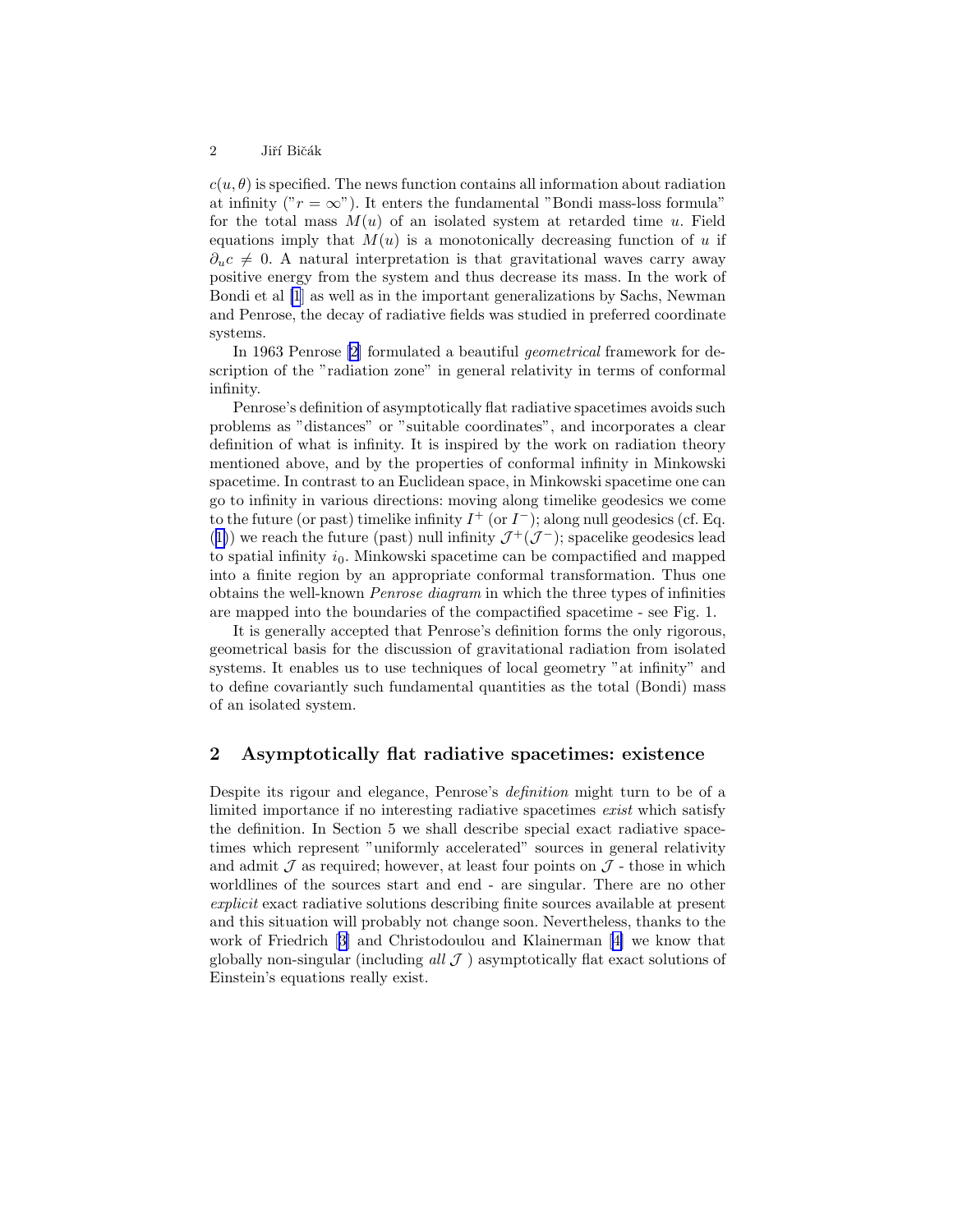

Fig. 1. The Penrose conformal diagram of an asymptotically flat spacetime. The Cauchy hypersurface and the hyperboloidal hypersurfaces are indicated.

The key idea of Friedrich is in realizing that Penrose's treatment of infinity not only permits to use the methods of local differential geometry at  $\mathcal J$ but also to analyze global existence problems of solutions of Einstein's equations in physical spacetime  $M$  by solving initial value problems in unphysical spacetime  $\tilde{M}$ .

By using this approach Friedrich established that formal Bondi-type ex-pansions [\(1\)](#page-0-0) converge locally at  $\mathcal{J}^+$ . He succeeded to show that one can formulate the "hyperboloidal initial value problem" for Einstein's vacuum equations in which initial data are given on a hyperboloidal spacelike hypersurface H which intersects  $\mathcal J$  (see Fig. 1). It can then be proven that hyperboloidal initial data, which are sufficiently close to Minkowskian hyperboloidal data (i.e. to the metric induced on the hypersurface  $\mathcal{H}$  in Minkowski spacetime by the standard Minkowski metric) evolve to a vacuum spacetime which is smooth on  $\mathcal{J}^+$  and  $I^+$  as required by Penrose's definition.

Despite the deep and complicated work by Friedrich, one still did not have what one really would wish. Let us first note that initial data "sufficiently close" to Minkowskian data in Friedrich's result we mentioned above, do not mean any approximation - "smallness" of data is understood in a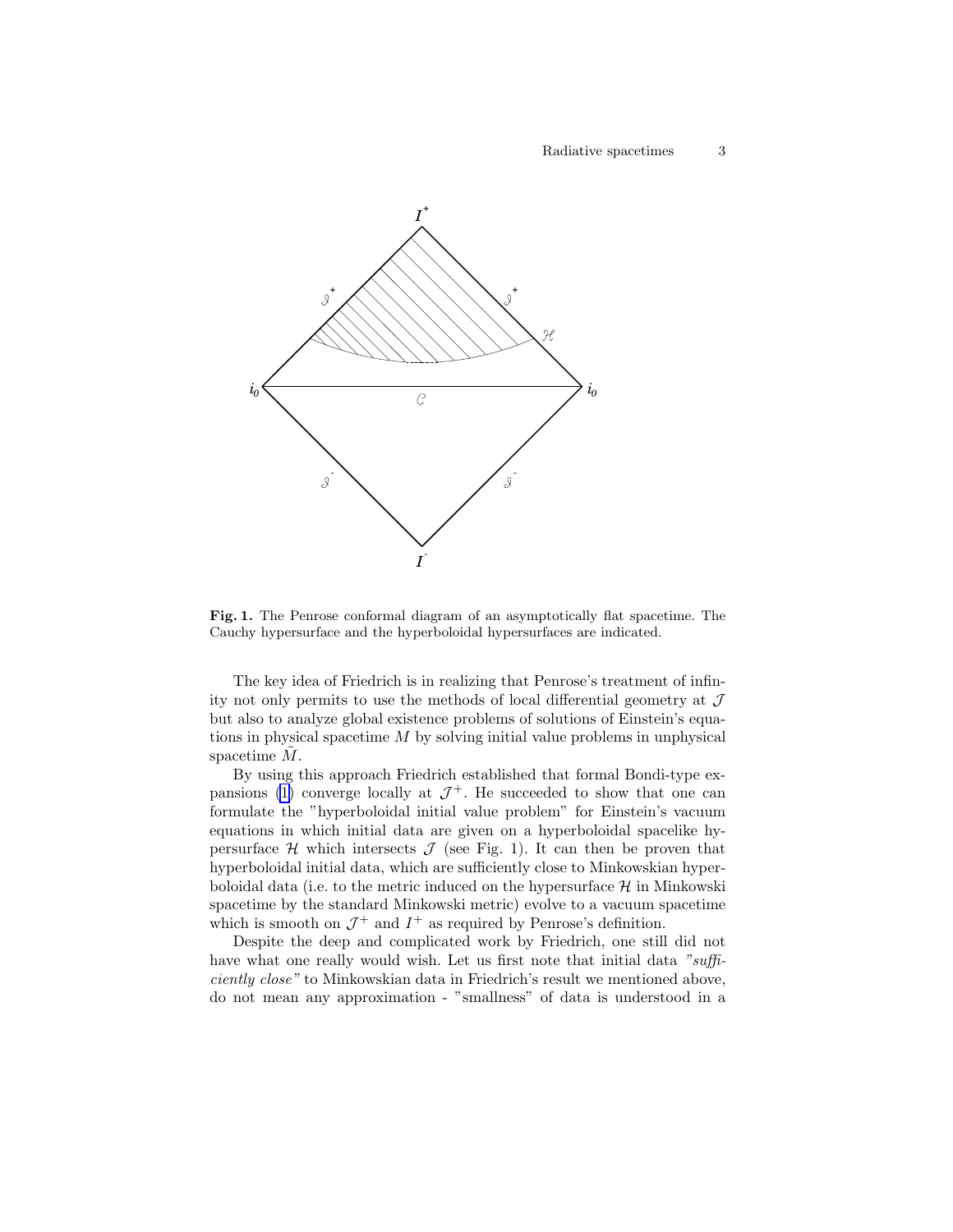#### 4 Jiří Bičák

functional sense in an appropriate Sobolev space. One cannot hope to prove global existence of smooth general solutions developed from general, arbitrarily strong data. Vacuum data representing strong gravitational waves could, due to nonlinearities, lead to creation of black holes with singularities inside. Nevertheless, ultimately one would like to have also results on the evolution of strong data.

More importantly, however, we would like to have initial data given on a *standard* spacelike Cauchy hypersurface which does not intersect  $\mathcal J$  but "ends" at spatial infinity (cf. hypersurface  $\mathcal C$  in Fig. 1), rather than data given on a hyperboloidal initial hypersurface. It could well happen that a spacetime evolved from data on  $H$  is smooth "above"  $H$  (in the shaded region in Fig. 1), however, it does not satisfy Penrose's requirements of asymptotic flatness "bellow" H.

A remarkable progress in proving rigorously the existence of general, asymptotically flat radiative spacetimes was achieved by Christodoulou and Klainerman. Their treatise [\[4](#page-11-0)] contains the first really global general existence statement for full, nonlinear Einstein's vacuum equations with vanishing cosmological constant: Any smooth asymptotically flat initial data set (determined by the first and the second fundamental form on a Cauchy hypersurface) which is "near flat (Minkowski) data" leads to a unique, smooth and geodesic complete development solution of Einstein's vacuum equations. This solution is "globally asymptotically flat" in the sense that the curvature tensor decays to zero at infinity in all directions. The Christodoulou-Klainerman theorem involves a "global smallness assumption" which requires appropriate (integral) norms of curvature tensor of initial data integrated over the initial Cauchy hypersurface to be small.

The theorem demonstrates the existence of singularity-free, asymptotically flat radiative vacuum spacetimes. In hydrodynamics, even for arbitrary small initial data (decaying at infinity), an analogous theorem is not true since shocks arise. In general relativity the effect of nonlinear terms, which could have led to formation of singularities, is excluded owing, apparently, to the covariance and algebraic properties of the Einstein vacuum equations. That singularities could have had well developed is evident: the collision of arbitrarily weak, vacuum plane gravitational waves leads (due to nonlinearities) to the formation of a singularity. This, of course, does not contradict the Christodoulou-Klainerman result because initial data for plane waves are not asymptotically flat.

The work of Friedrich, Christodoulou, Klainerman and others demonstrates rigorously that the general picture of null infinity is compatible with the vacuum Einstein field equations. However, important open questions remain. In classical papers by Bondi et al[[1](#page-10-0)], Newman and Penrose and others, the decay of the curvature (characterized by the Weyl tensor) along outgoing null geodesics at infinity exhibits "the peeling-off" property: the fall-off of various components of the Weyl tensor is related to their Petrov algebraic type.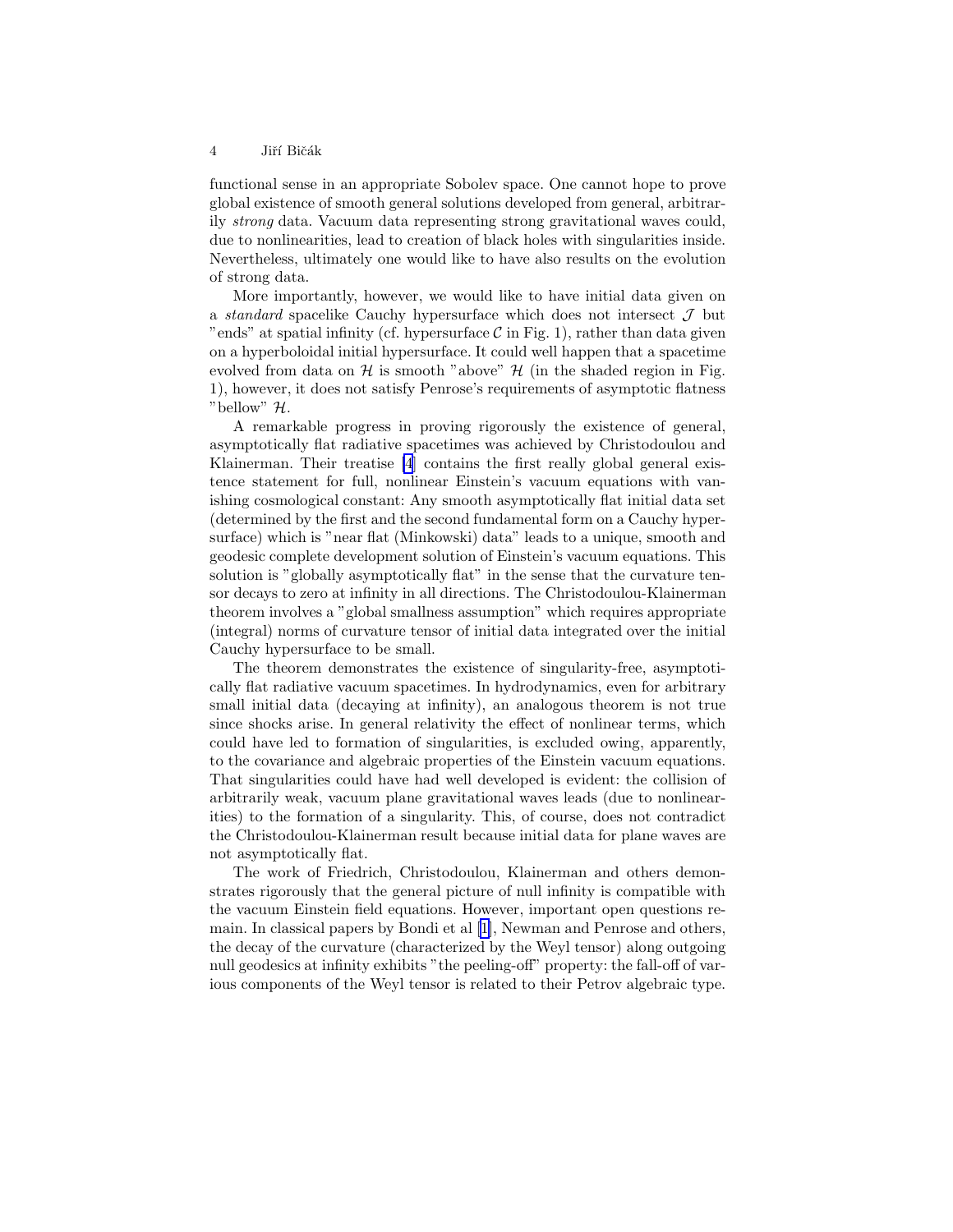To be more specific, certain complex linear combinations of the Weyl tensor in the orthonormal frame,  $\Psi_k(k=0,1,2,3,4)$ , behave as  $\Psi_k = O(r^{k-5})$ as  $r \to \infty$ . (In particular,  $\Psi_4 \sim r^{-1}$  has the same algebraic structure as the Weyl tensor of a plane wave – radiative field of a bounded system resembles asymptotically that of a plane wave.) This decay of the curvature can be shown to follow from a sufficient differentiability (smoothness) of the conformally rescaled (unphysical) metric  $\tilde{g}$ . A sufficient smoothness of null infinity is thus commonly assumed. The results of Christodoulou and Klainerman, however, show a weaker peeling. They were only able to prove that the asymptotically flat vacuum initial data lead to  $\Psi_0 \sim r^{-\frac{7}{2}}$  (not ~ r<sup>-5</sup>) at null infinity.

An increasing evidence against the proposal of a smooth  $\mathcal J$  has led Chrustiel et al  $[5]$  to introduce the concept of a *polyhomogeneous*  $\mathcal J$ . The metric is called polyhomogeneous if at large r it admits an expansion in terms of  $r^{-j} \log^i r$ rather than  $r^{-j}$  (as it has been assumed in the works of Bondi and others - cf. Eq. [\(1](#page-0-0))). The hypothesis of polyhomogeneity of  $\mathcal J$  has been shown to be formally consistent with Einstein's vacuum equations. Under appropriate assumptions on the asymptotic form of the polyhomogeneous metric, one can demonstrate that the Bondi mass-loss law can be formulated, and the peeling-off property of the curvature holds, with the first two terms identical to the standard peeling, the third term being  $\sim r^{-3} \log r$ . At null infinity the conformally rescaled (unphysical) metric is not smooth. Although a substantial progress in understanding the existence of radiative solutions of vacuum field equations and the asymptotic structure of corresponding radiative spacetimes has been achieved, we have seen that open problems remain. Curiously enough, in the case of vacuum Einstein's equations with a nonvanishing cosmological constant a more complete picture is known for some time already. By using his regular conformal field equations, Friedrich demonstrated [\[6](#page-11-0)] that initial data sufficiently close to de-Sitter data develop into solutions of Einstein's equations with a positive cosmological constant, which are asymptotically simple (with a smooth conformal infinity), as required in the original framework of Penrose. Later Friedrich [\[7\]](#page-11-0) also discussed the existence of asymptotically simple solutions to the Einstein vacuum equations with a negative cosmological constant.

In his more recent investigations [\[3](#page-11-0)], Friedrich constructed the new - finite but "wider" than the point  $i_0$  - representation of spacelike infinity. This construction enables one to make much deeper analysis of the initial data in the region where null infinity touches spacelike infinity. Good chances now exist to obtain clear criteria determining which data lead to the smooth and which just to the polyhomogeneous null infinity.

The ultimate goal of rigorous work on the existence and asymptotics of solutions of the Einstein equations is *physics*: one hopes to be able to consider astrophysical sources, to relate their behaviour to the characteristics of the far fields. One would like to have under control various (both analytical and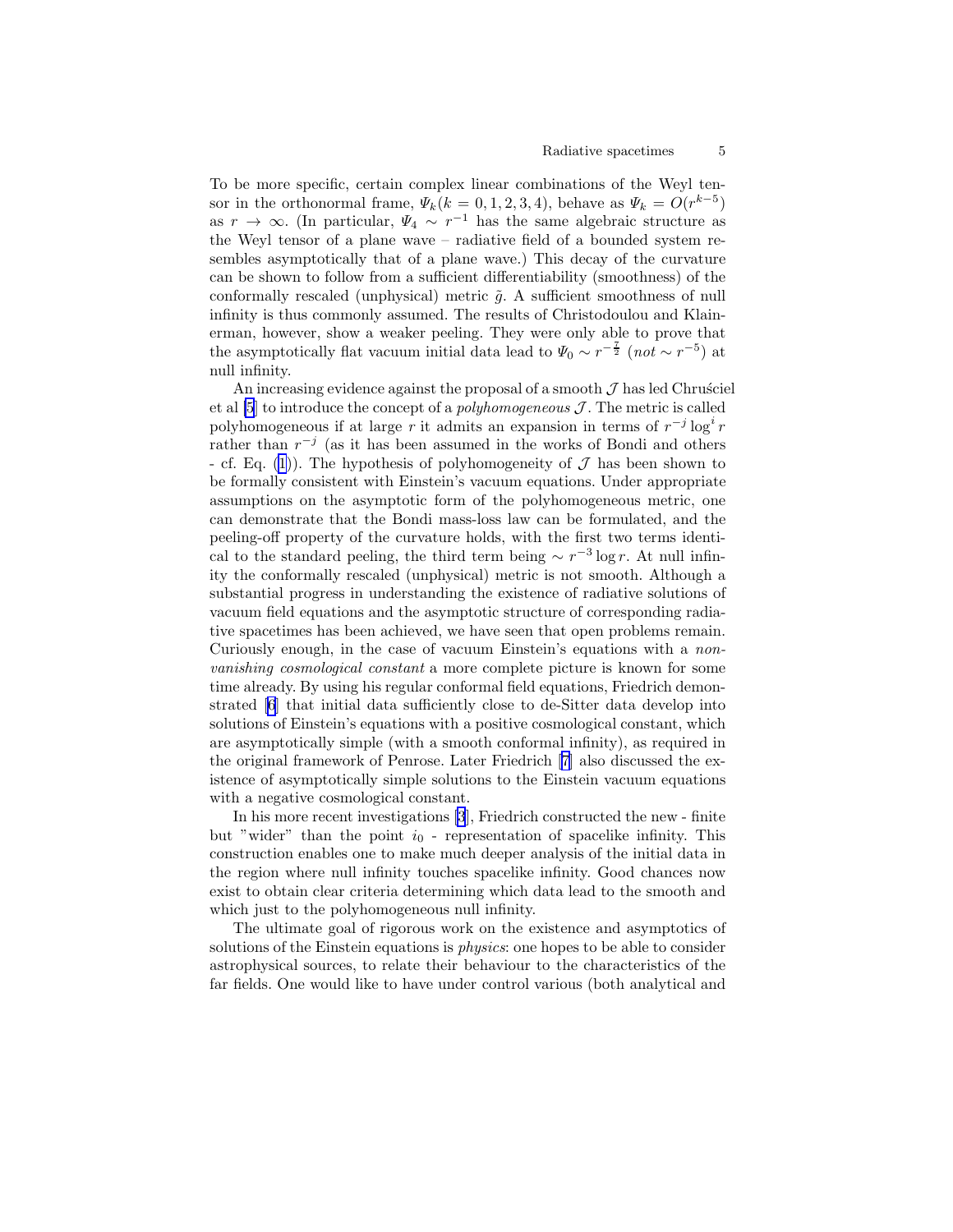numerical) approximation procedures. A still more ambitious program is to consider strong initial data so as to be able to analyze such issues as cosmic censorship.

In the following we shall briefly discuss three classes of explicit radiative solutions of Einstein's equations: cylindrical waves, Robinson-Trautman and type N spacetimes, and the boost-rotation symmetric spacetimes. The latter represent the only known examples describing moving, radiating objects; except for points of null infinity where particles start and end, the null infinity is smooth. We here closely follow our recent, more detailed reviews[[8,9\]](#page-11-0) in which also other classes of radiative spacetimes are analyzed, such as plane waves and gravitational waves representing inhomogeneous cosmological models.

## 3 Cylindrical waves

Despite the fact that cylindrically symmetric waves cannot describe exactly the radiation from bounded sources, they even recently played an important role in clarifying a number of complicated issues, such as testing the quasilocal mass-energy, testing codes in numerical relativity, investigation of the cosmic censorship, and quantum gravity.

In work with Ashtekar and Schmidt[[10,11\]](#page-11-0), we considered gravitational waves with a space-translation Killing field ("generalized Einstein-Rosen waves"). In  $(2+1)$ -dimensional framework the Einstein-Rosen subclass forms a simple instructive example of explicitly given spacetimes which admit a smooth global null (and timelike) infinity even for strong initial data.

4-dimensional vacuum gravity which admits a spacelike hypersurface Killing vector  $\partial/\partial z$  is equivalent to 3-dimensional gravity coupled to a scalar field. In 3 dimensions, there is no gravitational radiation. Hence, the local degrees of freedom are all contained in the scalar field. One therefore expects that Cauchy data for the scalar field will suffice to determine the solution. For data which fall off appropriately, we thus expect the 3-dimensional Lorentzian geometry to be asymptotically flat in the sense of Penrose, i.e. that there should exist a 2-dimensional boundary representing null infinity. In general cases, this is analyzed in[[10\]](#page-11-0).

Restricting ourselves to the Einstein-Rosen waves by assuming that there is a further spacelike, hypersurface orthogonal Killing vector  $\partial/\partial \varphi$  which commutes with  $\partial/\partial z$ , we find the 3-metric given by

$$
d\sigma^2 = g_{ab}dx^a dx^b = e^{2\gamma}(-dt^2 + d\rho^2) + \rho^2 d\varphi^2.
$$
 (2)

The field equations become

$$
-\ddot{\psi} + \psi'' + \rho^{-1}\psi' = 0 , \quad \gamma' = \rho(\dot{\psi}^2 + \psi'^2) , \quad \dot{\gamma} = 2\rho\dot{\psi}\psi'.
$$
 (3)

Thus, we can first solve the axisymmetric wave equation for  $\psi$  on Minkowski space and then solve for  $\gamma$  – the only unknown metric coefficient – by quadratures.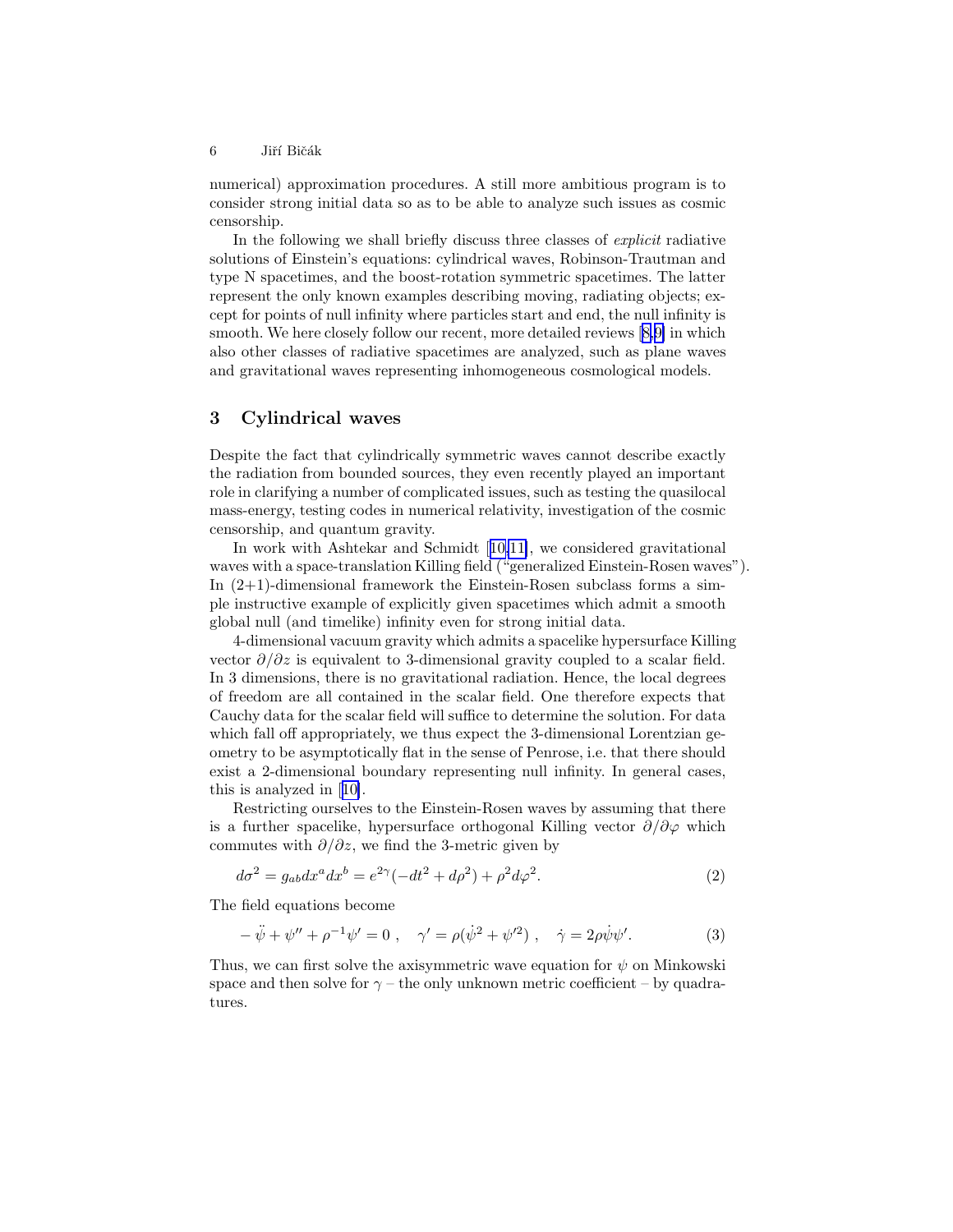By analyzing the asymptotic behavior of the solutions we can conclude that cylindrical waves in  $(2+1)$ -dimensions give an explicit model of the Bondi-Penrose radiation theory which admits smooth null and timelike infinity for arbitrarily strong initial data. There is no other such model available. The general results on the existence of  $\mathcal J$  in 4 dimensions assume weak data.

# 4 On the Robinson-Trautman and type N twisting solutions

These spacetimes have attracted increased attention in the last decade – most notably in the work by Chrusciel, and Chrusciel and Singleton [\[12\]](#page-11-0). In these studies the Robinson-Trautman spacetimes have been shown to exist globally for all positive "times", and to converge asymptotically to a Schwarzschild metric. Interestingly, the extension of these spacetimes across the "Schwarzschild-like" event horizon can only be made with a finite degree of smoothness. These studies are based on the derivation and analysis of an asymptotic expansion describing the long-time behaviour of the solutions of the nonlinear parabolic Robinson-Trautman equation.

In our work [\[13,14\]](#page-11-0) we studied Robinson-Trautman spacetimes with a positive cosmological constant Λ. The results proving the global existence and convergence of the solutions of the Robinson-Trautman equation can be taken over from the previous studies since  $\Lambda$  does not explicitly enter this equation. We have shown that, starting with arbitrary, smooth initial data at  $u = u_0$ , these cosmological Robinson-Trautman solutions converge exponentially fast to a Schwarzschild-de Sitter solution at large retarded times  $(u \to \infty)$ . The interior of a Schwarzschild-de Sitter black hole can be joined to an "external" cosmological Robinson-Trautman spacetime across the horizon  $\mathcal{H}^+$  with a higher degree of smoothness than in the corresponding case with  $\Lambda = 0$ . In particular, in the extreme case with  $9\Lambda m^2 = 1$ , in which the black hole and cosmological horizons coincide, the Robinson-Trautman spacetimes can be extended smoothly through  $\mathcal{H}^+$  to the extreme Schwarzschild-de Sitter spacetime with the same values of  $\Lambda$  and  $m$ . However, such an extension is not analytic (and not unique).

We have also demonstrated that the cosmological Robinson-Trautman solutions represent explicit models exhibiting the cosmic no-hair conjecture. As far as we are aware, these models represent the only exact analytic demonstration of the cosmic no-hair conjecture under the presence of gravitational waves. They also appear to be the only exact examples of black hole formation in nonspherical spacetimes which are not asymptotically flat.

#### Type N twisting spacetimes

Since diverging, non-twisting Robinson-Trautman spacetimes of type N have singularities, there has been hope that if one admits a nonvanishing twist a more realistic radiative spacetime may exist.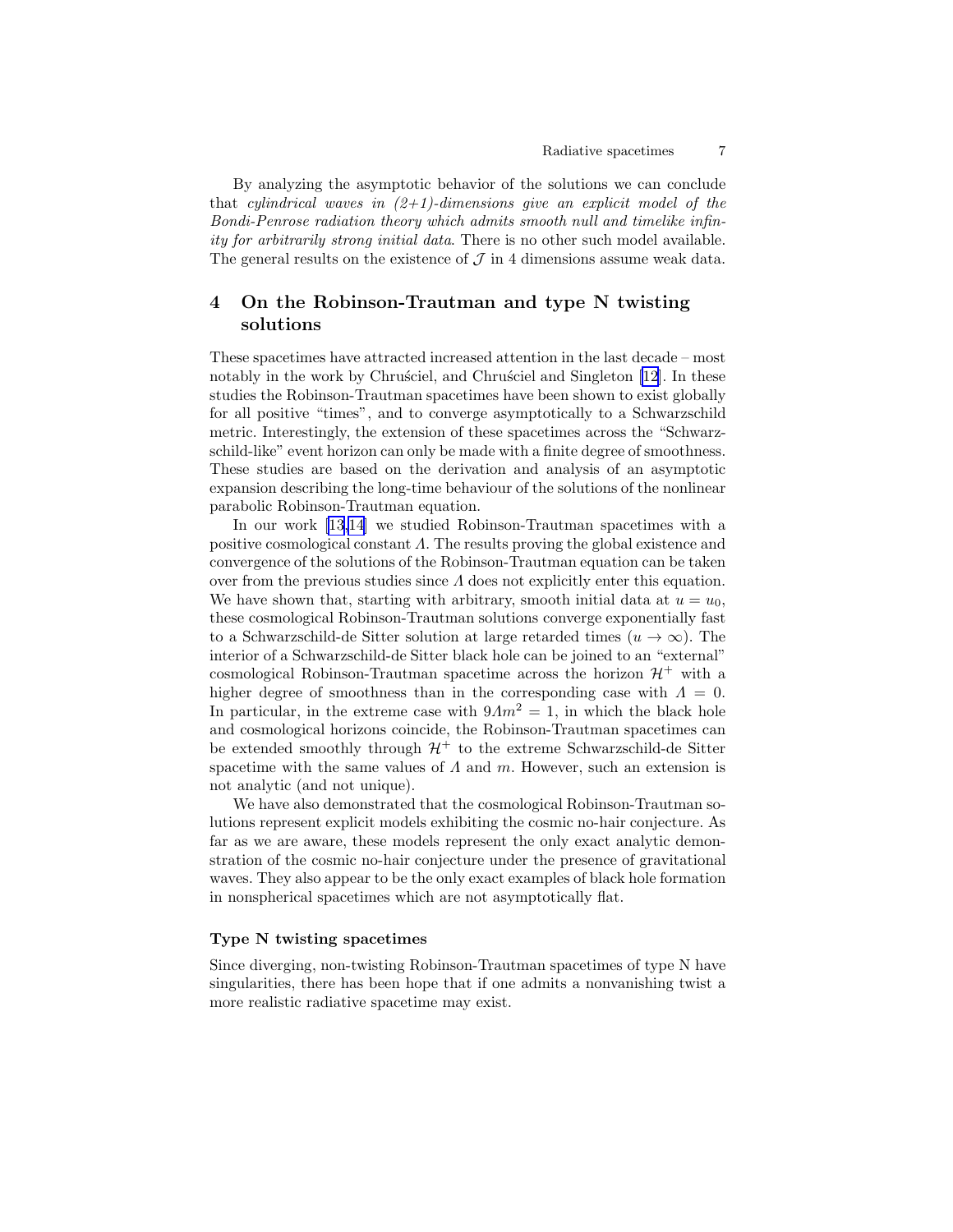#### <span id="page-7-0"></span>8 Jiří Bičák

Stephani[[15\]](#page-11-0), however, indicated, by constructing a general solution of the linearized equations, that singularities at infinity probably exist. More recently, Finley et al [\[16\]](#page-11-0) found an approximative twisting type N solution up to the third order of iteration on the basis of which they suggested that it seems that the twisting, type N fields can describe a radiation field outside bounded sources. However, employing the Newman-Penrose formalism and MAPLE we succeeded in discovering a nonvanishing quartic invariant in the 2nd derivatives of the Riemann tensor[[17\]](#page-11-0), which shows that solutions of both Stephani and Finley et al contain singularities at large r. Mac Alevey [[18\]](#page-11-0) argued that an approximate solution at any finite order can be calculated without occurrence of singularities. It is very likely, however, that a corresponding exact solution must contain singularities since Mason[[19\]](#page-11-0) proved that the only vacuum algebraically special spacetime that is asymptotically simple is the Minkowski space.

Even if a radiative solution with complete smooth null infinity may be out of reach, it is of interest to construct radiative solutions which at least admit a global null infinity in the sense that its smooth cross sections exist although this null infinity is not necessarily complete. The only explicit examples of such solutions are spacetimes with boost-rotation symmetry.

### 5 The boost-rotation symmetric radiative spacetimes

I reviewed these spacetimes representing "uniformly accelerated objects" (see Fig. 2) in various places (see e.g. [\[8](#page-11-0),[20\]](#page-11-0) and references therein); here I shall just mention some new results. The Penrose diagram of these spacetimes is schematically illustrated in Fig. 3.

The unique role of the boost-rotation symmetric spacetimes is exhibited by a theorem [\[21](#page-11-0)] which roughly states that in axially symmetric, locally asymptotically flat electrovacuum spacetimes (in the sense that a null infinity satisfying Penrose's requirements exists, but it need not necessarily exist globally), the only additional symmetry that does not exclude radiation is the boost symmetry.

To prove such result we start from the metric

$$
ds^{2} = (r^{-1} V e^{2\beta} - r^{2} e^{2\gamma} U^{2} \cosh 2\delta - r^{2} e^{-2\gamma} W^{2} \cosh 2\delta - 2r^{2} U W \sinh 2\delta) du^{2}
$$
  
+2e<sup>2\beta</sup> du dr + 2r<sup>2</sup> (e<sup>2\gamma</sup> U \cosh 2\delta + W \sinh 2\delta) du d\theta  
+2r<sup>2</sup> (e<sup>-2\gamma</sup> W \cosh 2\delta + U \sinh 2\delta) \sin \theta du d\phi (4)  
-r<sup>2</sup> [\cosh 2\delta (e<sup>2\gamma</sup> d\theta<sup>2</sup> + e<sup>-2\gamma</sup> \sin<sup>2</sup> \theta d\phi<sup>2</sup>) + 2 \sinh 2\delta \sin \theta d\theta d\phi],

where all funtions describing metric and electromagnetic field tensor  $F_{\mu\nu}$  are independent of  $\phi$ . Assuming asymptotic expansions of these functions at large r with  $u, \theta, \phi$  fixed to guarantee asymptotic flatness, and using the outgoing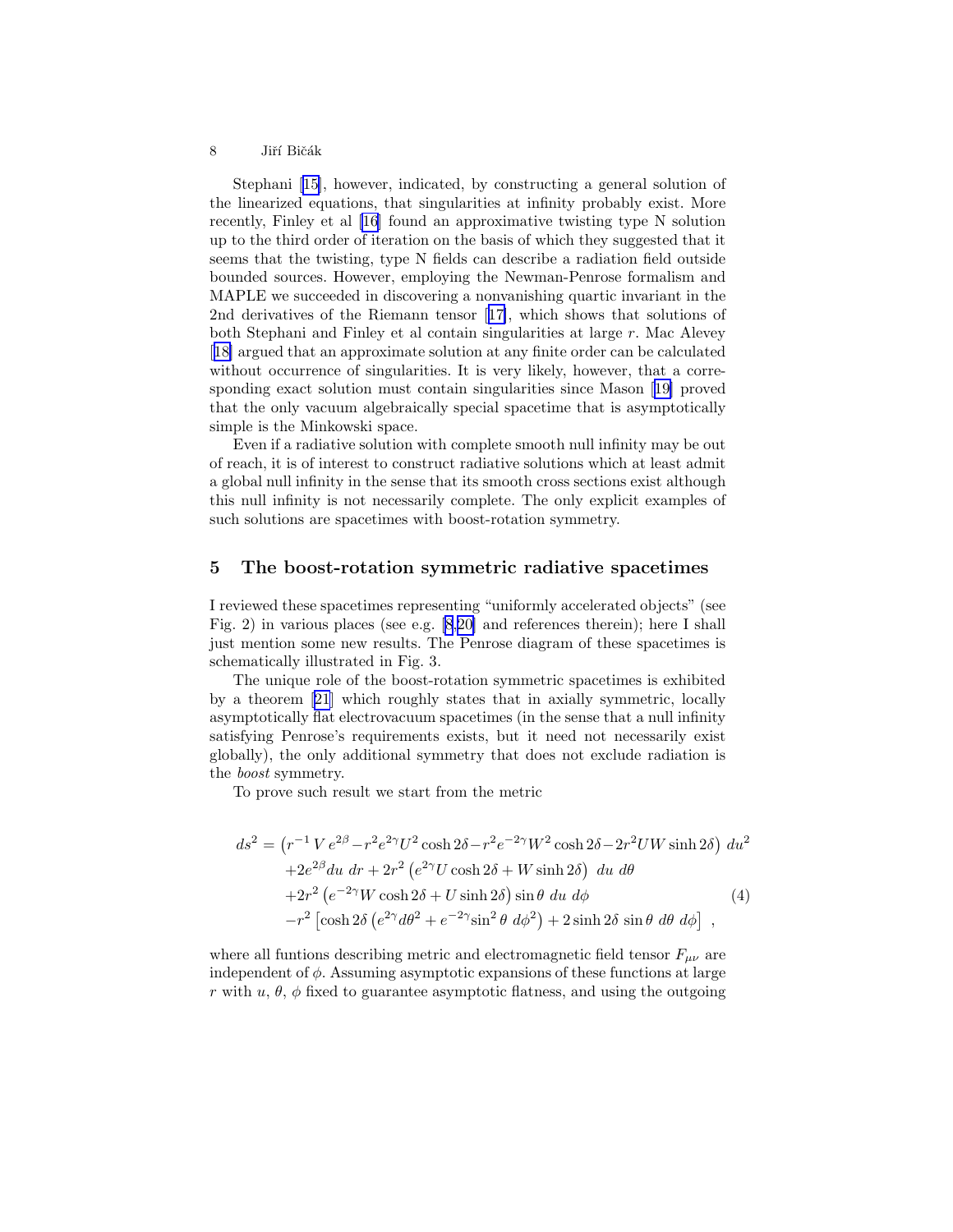<span id="page-8-0"></span>

Fig. 2. Two particles uniformly accelerated in opposite directions.

radiation condition and the field equations, one finds these expansions to have specific forms. For example,

$$
\gamma = \frac{c}{r} + (C - \frac{1}{6}c^3 - \frac{3}{2}cd^2)\frac{1}{r^3} + \dots, \qquad V = r - 2M + \dots,
$$
  

$$
F_{02} = X + (\epsilon_{,\theta} - \epsilon_{,u})\frac{1}{r} + \dots, \qquad F_{03} = Y - \frac{f_{,u}}{r} + \dots, (5)
$$

where the 'coefficients' c, d, ... are functions of u and  $\theta$ . The expansions are needed to further orders – see [\[21](#page-11-0)] for their forms. Let us only recall that the decrease of the Bondi mass,  $m(u) = \frac{1}{2} \int_0^{\pi} M(u, \theta) \sin \theta d\theta$ , is given by

$$
m_{,u} = -\frac{1}{2} \int_{0}^{\pi} (c_{,u}^{2} + d_{,u}^{2} + X^{2} + Y^{2}) \sin \theta d\theta \le 0 , \qquad (6)
$$

where  $c_{u}$ ,  $d_{u}$ ,  $X$ ,  $Y$  are gravitational and electromagnetic news functions.

Now one writes down the Killing equations and solves them asymptoticallyin  $r^{-1}$ . One arrives at the following theorem [[21\]](#page-11-0): Suppose that an axially symmetric electrovacuum spacetime admits a "piece" of  $\mathcal{J}^+$  in the sense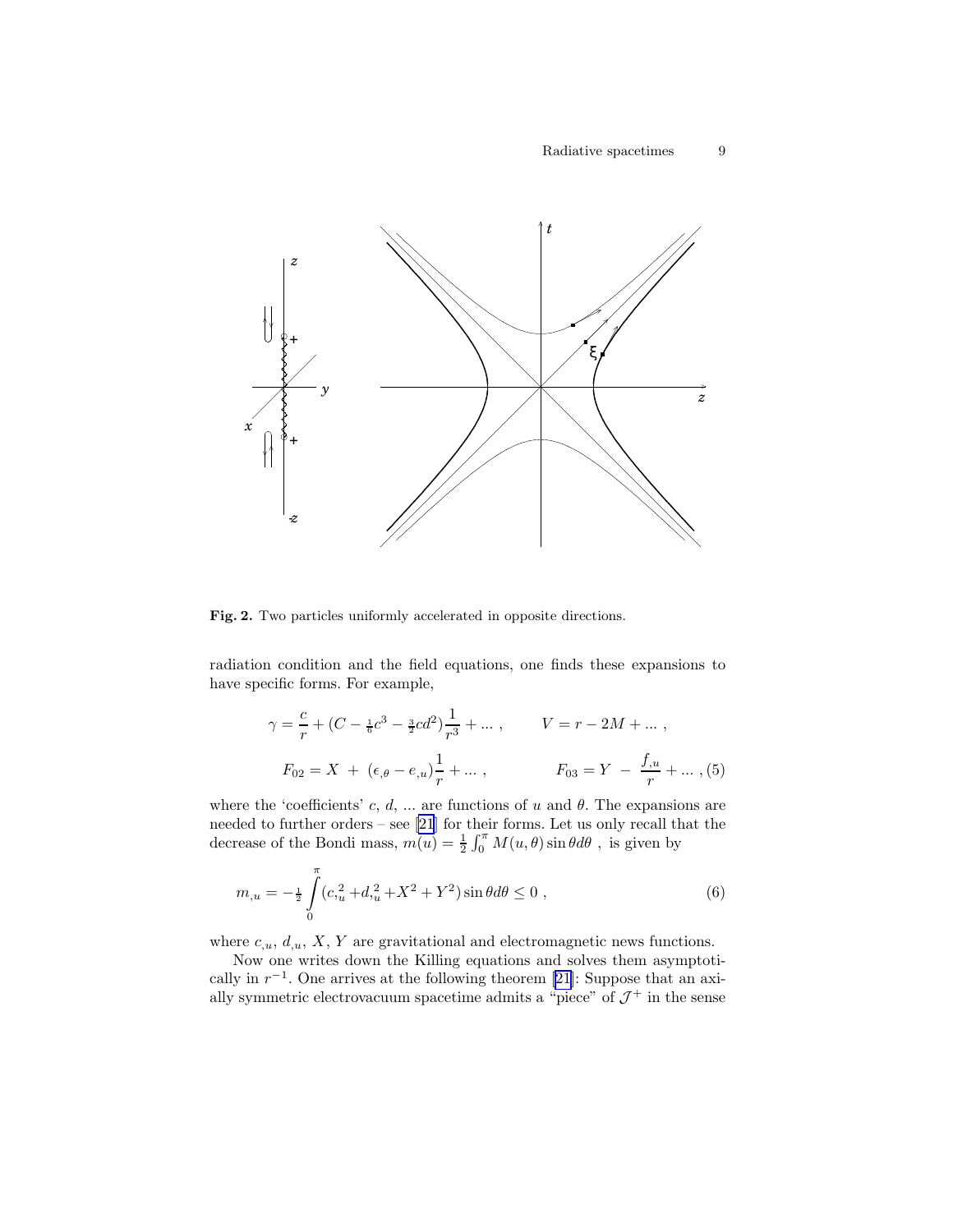

Fig. 3. The Penrose compactified diagram of a boost-rotation symmetric spacetime. Null infinity can admit smooth sections.

that the Bondi-Sachs coordinates can be introduced in which the metric takes the form [\(4\)](#page-7-0), with the asymptotic form of the metric and electromagnetic field given by([5\)](#page-8-0). If this spacetime admits an additional Killing vector forming with the axial Killing vector a two-dimensional Lie algebra then the additional Killing vector has asymptotically the form

$$
\eta^{\alpha} = \left[ -ku\cos\theta + \alpha(\theta), \ kr\cos\theta + \mathcal{O}(r^{0}), -k\sin\theta + \mathcal{O}(r^{-1}), \ \mathcal{O}(r^{-1}) \right], (7)
$$

where k is a constant. For  $k = 0$  it generates asymptotically translations (function  $\alpha$  has then a specific form). For  $k \neq 0$  it is the boost Killing field.

The case of translations is analyzed in detail in [\[22\]](#page-11-0). Theorem 1, precisely formulated and proved there, states that if asymptotically translational Killing vector is spacelike, then null infinity is singular at some  $\theta \neq 0, \pi$ ; if it is null, null infinity is singular at  $\theta = 0$  or  $\pi$ . The first case corresponds to cylindrical waves, the second case to a plane wave propagating along the symmetry axis. We refer to [\[22](#page-11-0)] for the case when there is also a cosmic string present along the symmetry axis. The case of timelike Killing vector is described by Theorem 2 (proved also in[[22\]](#page-11-0)): "If an axisymmetric electrovacuum spacetime with a non-vanishing Bondi mass admits an asymptotically translational Killing vector and a complete cross section of  $\mathcal{J}^+$ , then the translational Killing vector is timelike and spacetime is thus stationary."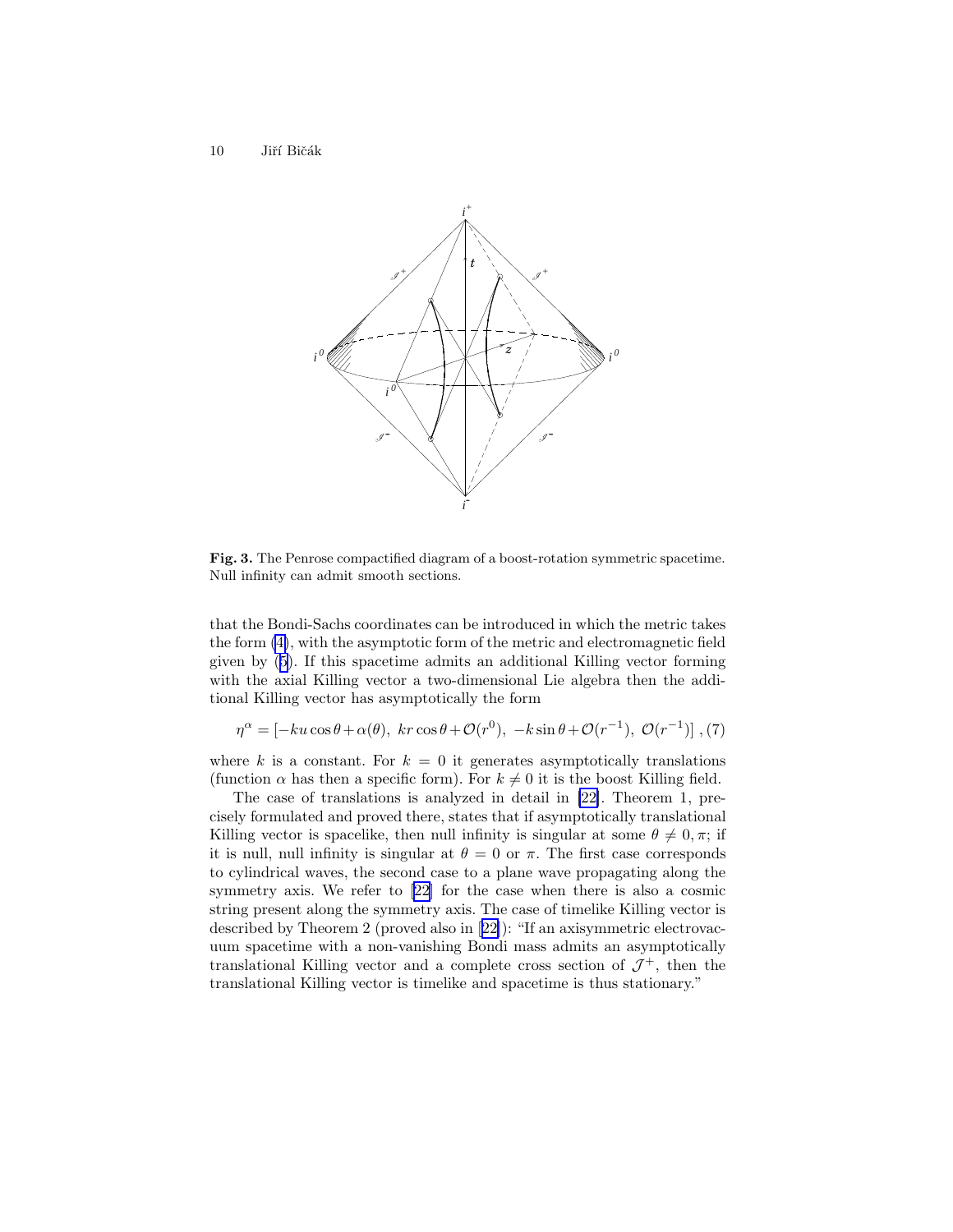<span id="page-10-0"></span>The case of the boost Killing vector  $(k \neq 0)$  is thoroughly analyzed in [[21\]](#page-11-0). The general functional forms of the news functions (both gravitational and electromagnetic), and of the mass aspect and total Bondi mass of boostrotation symmetric spacetimes are there given. Recently these results were obtained [\[23\]](#page-12-0) by using the Newman-Penrose formalism and under more general assumptions (for example,  $J$  could in principle be polyhomogeneous).

The general structure of the boost-rotation symmetric spacetimes with hypersurface orthogonal Killing vector was analyzed in detail in [\[24](#page-12-0)]. Their radiative properties, including explicit construction of radiation patterns and of Bondi mass for the specific boost-rotation symmetric solutions were investigated in several works – we refer to the reviews [\[8](#page-11-0),[20\]](#page-11-0) and[[25\]](#page-12-0) for details. There also the role of the boost-rotation symmetric spacetimes in such diverse fields like numerical relativity and quantum production of black-hole pairs is noticed and references are given.

Here I would like to mention yet a recent progress in understanding specific boost-rotation symmetric spacetimes with Killing vectors which are not hypersurface orthogonal. This is the *spinning C*-metric (see e.g. [\[26](#page-12-0)]). It was discovered by Plebański and Demainski as a generalization of the standard C-metric which is known to represent uniformly accelerated non-rotating black holes. In [\[27](#page-12-0)] we first transformed the metric into Weyl coordinates, and then found a transformation which brings it into the canonical form of the radiative spacetimes with the boost-rotation symmetry:

$$
ds^{2} = e^{\lambda} d\rho^{2} + \rho^{2} e^{-\mu} d\phi^{2}
$$
  
+  $(z^{2} - t^{2})^{-1} \left[ (e^{\lambda} z^{2} - e^{\mu} t^{2}) dz^{2} - 2zt (e^{\lambda} - e^{\mu}) dz dt$   
+  $(e^{\lambda} t^{2} - e^{\mu} z^{2}) dt^{2} \right] - 2A e^{\mu} (z dt - t dz) d\phi - A^{2} e^{\mu} (z^{2} - t^{2}) d\phi^{2}$ , (8)

where functions  $e^{\mu}, e^{\lambda}$  and A are given in terms of  $(t, \rho, z)$  in a somewhat complicated but explicit manner. This metric can represent two uniformly accelerated, spinning black holes, either connected by a conical singularity, or with conical singularities extending from each of them to infinity. The behaviour of curvature invariants clearly indicates the presence of a nonvanishing radiation field (see Figure 5 in  $[27]$ ). The spinning C-metric is the only explicitly known example with two Killing vectors which are not hypersurface orthogonal, in which one can give arbitrarily strong initial data on hyperboloid "above the roof"  $(t > |z|)$  which evolve into the radiative spacetime with smooth  $\mathcal{J}^+$ .

#### References

1. Bondi, H., van der Burg, M. G. J. and Metzner, A. W. K. (1962) *Gravitational Waves in General Relativity. VII. Waves from Axi-symmetric Isolated Systems*, Proc. Roy. Soc. Lond. A 269, 21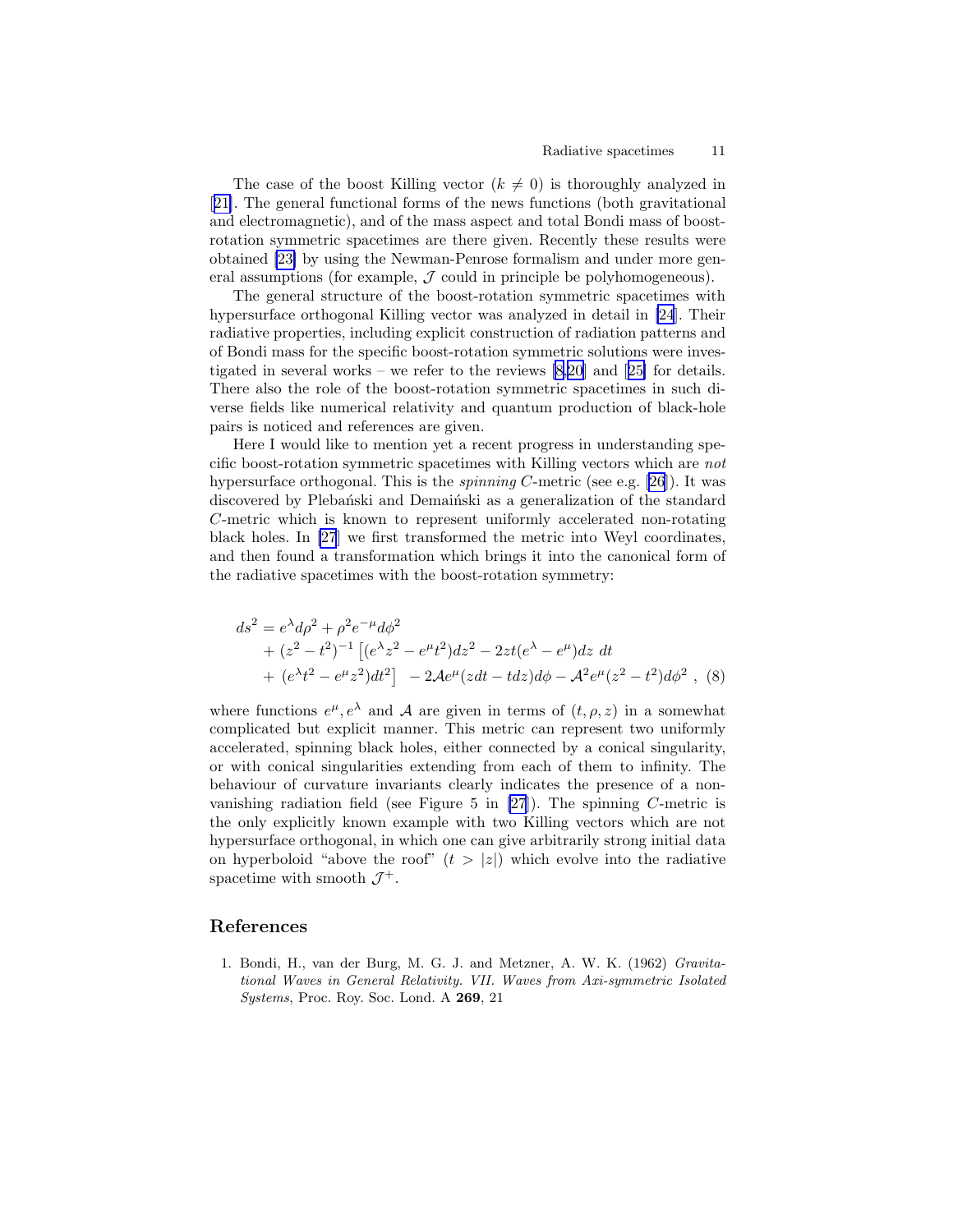- <span id="page-11-0"></span>12 Jiří Bičák
	- 2. Penrose R. (1963) *Asymptotic properties of fields and space-times*, Phys. Rev. Lett. **10**, 66. How this framework became powerful is especially evident from the 2-volume monograph by R. Penrose and W. Rindler, *Spinors & space-time*, Cambridge University Press, Cambridge 1986.
	- 3. Friedrich, H. (1998) *Einstein's Equation and Geometric Asymptotics*, in *Gravitation and Relativity: At the turn of the Millenium* (Proceedings of the GR-15 conference), eds. N. Dadhich and J. Narlikar, Inter-University Centre for Astronomy and Astrophysics Press, Pune
	- 4. Christodoulou D. and Klainerman S., *The nonlinear stability of the Minkowski spacetime*, Princeton University Press, Princeton 1994.
	- 5. Chru´sciel, P., MacCallum, M. A. H. and Singleton, P. B. (1995) *Gravitational waves in general relativity XIV. Bondi expansions and the 'polyhomogeneity'* of J, Phil. Trans. Roy. Soc. Lond. **A350**, 113
	- 6. Friedrich, H. (1986) *On the existence of n-geodesically complete or future complete solutions of Einstein's field equations with smooth asymptotic structure*, Commun. Math. Phys. 107, 587
	- 7. Friedrich, H. (1995) *Einstein equations and conformal structure: existence of anti-de Sitter-type space-times*, J. Geom. Phys. 17, 125
	- 8. Bičák, J. (2000) *Selected solutions of Einstein's field equations: their role in general relativity and astrophysics*, in *Einstein's Field Equations and Their Physical Meaning*, ed. B. G. Schmidt, Springer Verlag
	- 9. Biˇc´ak, J. (2000) *Exact ratiative spacetimes: some recent developments*, Annalen Phys. 9, 207-216
- 10. Ashtekar, A., Bičák, J. and Schmidt, B. G. (1997) *Asymptotic structure of symmetry-reduced general relativity*, Phys. Rev. D55, 669
- 11. Ashtekar, A., Biˇc´ak, J. and Schmidt, B. G. (1997) *Behaviour of Einstein-Rosen waves at null infinity*, Phys. Rev. D55, 687
- 12. Chrus*ciel*, P. T. (1992) On the global structure of Robinson-Trautman space*times*, Proc. Roy. Soc. Lond. A 436, 299; Chrusciel, P. T., Singleton, D. B. (1992) *Non-Smoothness of Event Horizons of Robinson-Trautman Black Holes*, Commun. Math. Phys. 147, 137, and references therein
- 13. Bičák, J., Podolský, J. (1997) *The global structure of Robinson-Trautman radiative space-times with cosmological constant*, Phys. Rev. D55, 1985
- 14. Bičák, J., Podolský, J. (1995) *Cosmic no-hair conjecture and black-hole formation: An exact model with gravitational radiation*, Phys. Rev. D52, 887
- 15. Stephani, H. (1993) Class. Quantum Grav. 10, 2187
- 16. Finley, J. D., Plebański, J. F. and Przanowski, M. (1997) Class. Quant. Grav. 14, 487
- 17. Bičák, J., Pravda, V. (1998) *Curvature invariants in type N spacetimes*, Class. Quantum Grav. 15, 1539
- 18. MacAlevey, P. (1999) Class. Quantum Grav. 16, 2259
- 19. Mason, L. (1998) Class. Quantum Grav. 15, 1019
- 20. Bičák, J. (1997) *Radiative spacetimes: Exact approaches*, in *Relativistic Gravitation and Gravitational Radiation* (Proceedings of the Les Houches School of Physics), eds. J.-A. Marck and J.-P. Lasota, Cambridge University Press, Cambridge
- 21. Biˇc´ak, J., Pravdov´a, A. (1998) *Symmetries of asymptotically flat electrovacuum spacetimes and radiation*, J. Math. Phys. 39, 6011
- 22. Biˇc´ak, J., Pravdov´a, A. (1999) *Axisymmetric electrovacuum spacetimes with a translational Killing vector at null infinity*, Class. Quantum Grav. 16, 2023